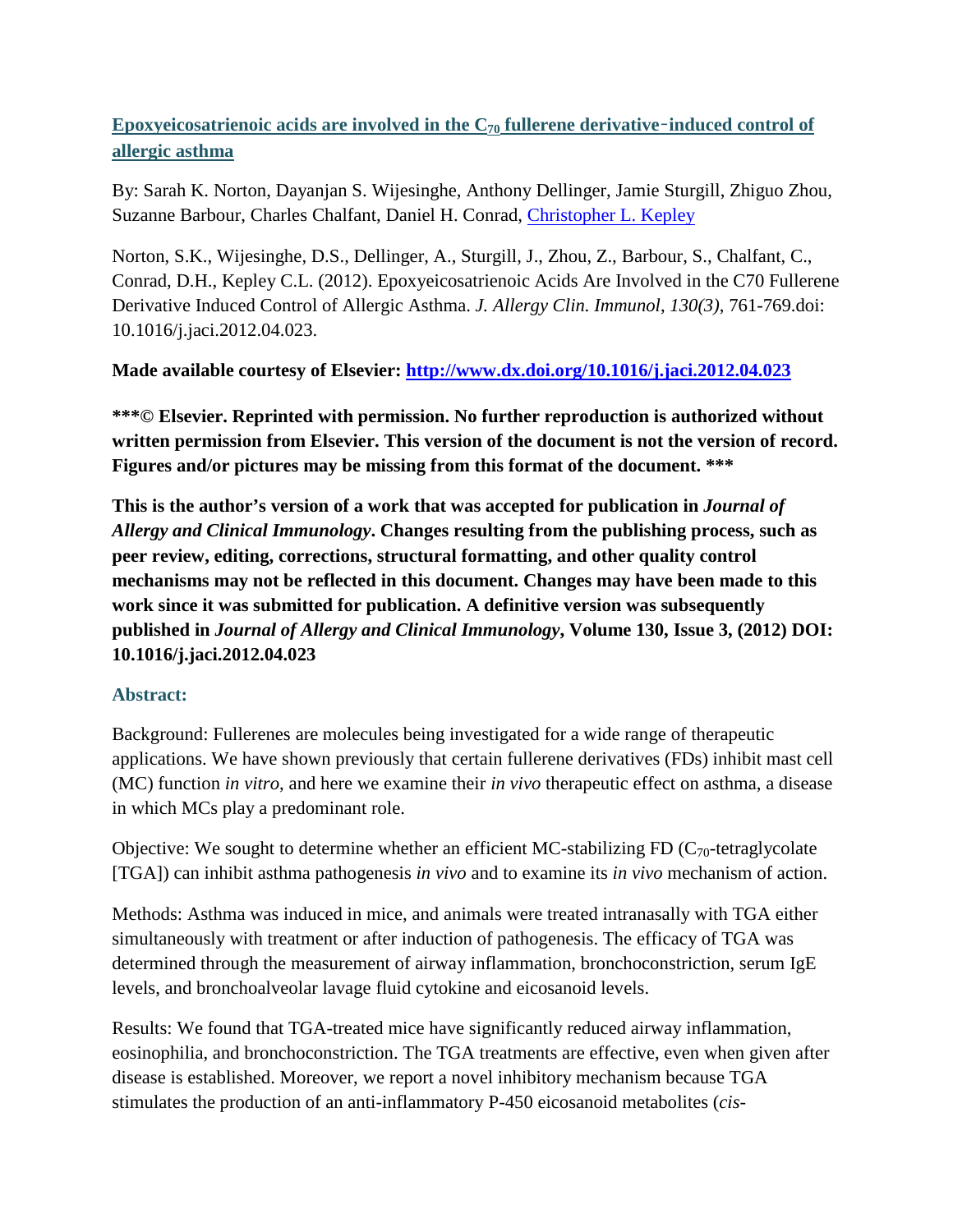epoxyeicosatrienoic acids [EETs]) in the lung. Inhibitors of these anti-inflammatory EETs reversed TGA inhibition. In human lung MCs incubated with TGA, there was a significant upregulation of *CYP1B* gene expression, and TGA also reduced IgE production from B cells. Lastly, MCs incubated with EET and challenged through Fc  $\epsilon$  RI had a significant blunting of mediator release compared with nontreated cells.

Conclusion: The inhibitory capabilities of TGA reported here suggest that FDs might be used a platform for developing treatments for asthma.

Abbreviations used: ALT, Alanine aminotransferase; AST, Aspartate aminotransferase; BALF, Bronchoalveolar lavage fluid; EET, Cis-epoxyeicosatrienoic acid; FD, Fullerene derivative; MC, Mast cell; OVA, Ovalbumin; PPOH, 6-(2-Propargyloxyphenyl) hexanoic acid; TGA, C70 tetraglycolate

**Keywords:** Fullerene derivative | eicosanoids | asthma | airway inflammation | bronchoconstriction | allergy

## **Article:**

In asthmatic patients the massive influx of immune cells, particularly eosinophils, causes airway thickening and reduced airflow into the lungs.<sup>1</sup> Eicosanoids, including leukotrienes and prostaglandins, are rapidly produced by immune cells to initiate inflammation.<sup>2</sup> Cytokines maintain chronic inflammation because IL-4 and IL-13 stimulate B-cell class-switching to IgE, IL-13 also promotes goblet cell metaplasia and mucus overproduction, and IL-5 recruits and stimulates eosinophils.<sup>3</sup> The airways also become hyperreactive with smooth muscle contraction and mast cell (MC) activation. Breathing difficulty manifests as wheezing, which can become life-threatening in severe cases. Although the causative allergens are not always identified, in patients with allergic asthma, degranulated MCs are found in lung tissue, and patient serum contains increased antigen-specific IgE and tryptase levels.<sup>4</sup> MCs are thought to play an important role in pathogenesis because significant numbers are recruited to the airways and because MC degranulation products are found in the bronchoalveolar lavage fluid  $(BALF)$ <sup>5</sup>. In the murine asthma models that most closely mimic human disease, MC-deficient mice have reduced airway inflammation and bronchoconstriction in response to allergen challenge.<sup>6 and 7</sup>

Fullerene derivatives (FDs) are nanospheres of carbon that have a unique ability to catalytically scavenge large numbers of oxygen free radicals, making them potentially useful for treating disease.<sup>8, 9 and 10</sup> These robust antioxidants can reduce cellular damage and inflammation, and their therapeutic value has been suggested for the treatment of neurodegenerative and inflammatory diseases.<sup>11 and 12</sup> Previous research has found that polyhydroxylated FDs can enter human lung MCs and suppress degranulation and inflammatory cytokine production after IgE cross-linking.<sup>13</sup> Further studies have demonstrated that the biological function of FDs depends on the structure of the chemical moieties added to the carbon cage.<sup>14</sup> Given that MCs play a role in the pathogenesis of allergic asthma and that FDs can stabilize MCs when challenged with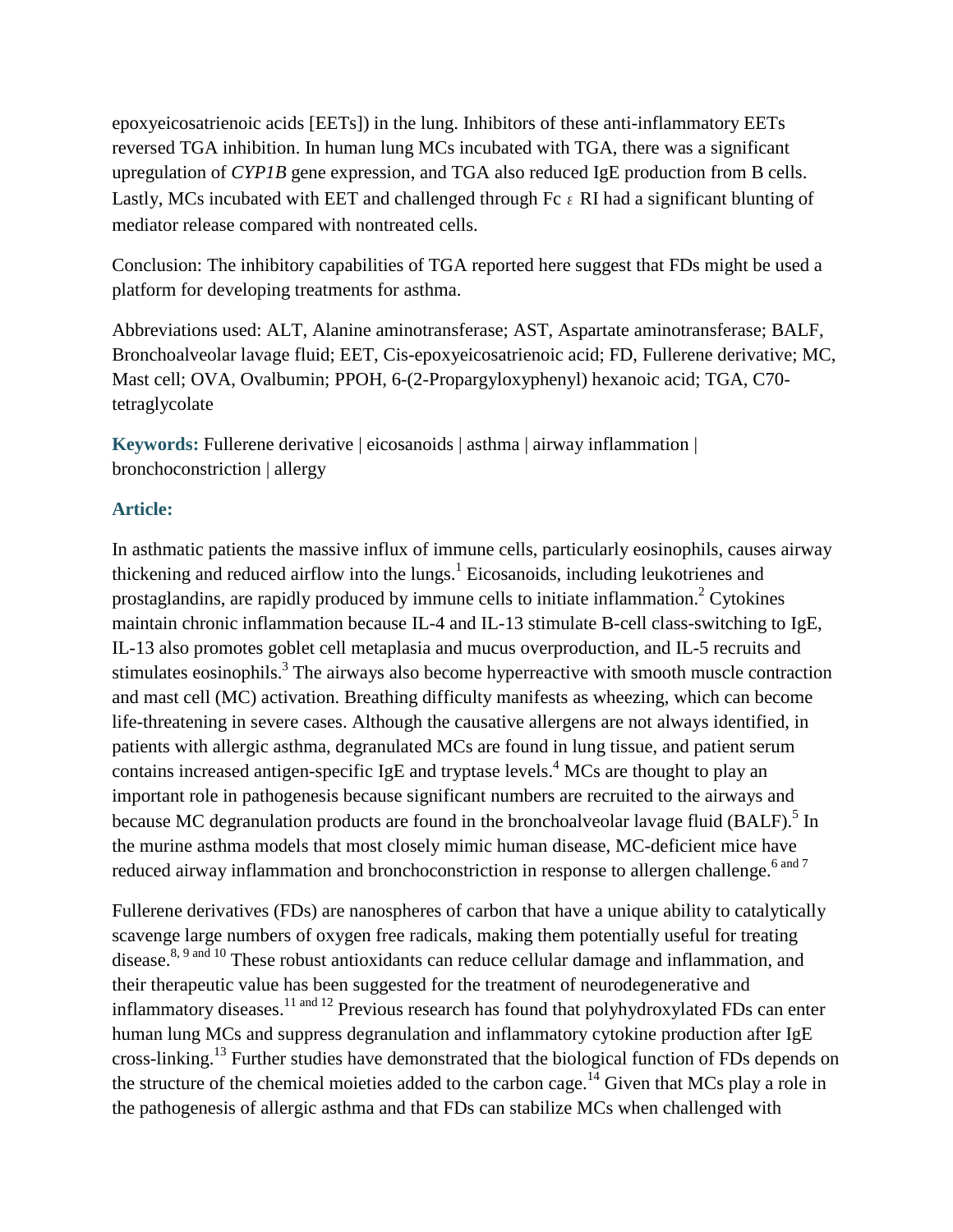activating stimuli, we hypothesized that FDs could prevent or possibly reverse the mechanisms leading to asthma.

To test this hypothesis, we used an ovalbumin (OVA) challenge model of asthma to assess the *in vivo*functionality of a novel FD (C70-tetraglycolate [TGA]) previously demonstrated to be an efficient *in vitro* MC stabilizer. <sup>14</sup> We find that whether TGA is administered before or after pathogenesis, it can significantly dampen airway inflammation in mice. In addition to reductions in eosinophil recruitment, airway hyperresponsiveness, and overall airway inflammation, significant reductions in IL-4 and IL-5 and serum IgE levels were also observed. TGA also suppressed IgE production by activated B cells. Furthermore, we have discovered a novel mechanism of action for TGA through the upregulation of the anti-inflammatory eicosanoid 11,12-*cis*-epoxyeicosatrienoic acid (EET) and discovered these molecules can inhibit human MC mediator release in response to FcεRI challenge. TGA treatment causes no acute toxicity to mice because liver and kidney function are unaltered. Thus our results suggest that rationally designed FDs might provide an effective therapeutic option for the treatment of asthma and that induction of anti-inflammatory EETs represent a new strategy for asthma regulation.

## **Methods**

## Mice and reagents

Chicken egg OVA, decamethonium bromide, and acetyl-β-methylcholine chloride (methacholine) were purchased from Sigma-Aldrich (St Louis, Mo). Aluminum hydroxide (alum) was purchased from Pierce (Rockford, Ill). Fullerene TGA was synthesized and tested at Luna Innovations, Inc (Roanoke, Va), as described previously.<sup>14</sup> The EET inhibitor 14,15-EE- $5(Z)$ -E (an EET-specific antagonist)<sup>15</sup> and EETs were obtained from Cayman Chemicals (Ann Arbor, Mich), and 6-(2-propargyloxyphenyl) hexanoic acid (PPOH; a selective inhibitor of epoxygenation catalyzed by CYP450 isozymes)<sup>16</sup> was obtained from Sigma-Aldrich. Female 8to 12-week-old C57BL/6 and BALB/c mice were purchased from Jackson Laboratory (Bar Harbor, Me).

Murine asthma induction and tissue collection

Acute asthma was induced as described by Williams and Galli<sup> $7$ </sup> because MCs are known to be important for this model. Mice were administered 20 μg of TGA intranasally every 3 days throughout the experiment. In some experiments the EET inhibitors (14,15-EE-5[Z]-E and PPOH) were administered intranasally 15 minutes before TGA inhalation by using 0.128 mg/kg in 20 μL. PPOH was also administered 2 hours after TGA inhalation at the same dose. Mice were killed on day 47, and BALF was collected by flushing the lungs with 1 mL of PBS. Supernatants were saved for cytokine analysis. Pelleted cells were spun onto slides and stained with the Hema 3 stain set (Fisher Diagnostics, Middletown, Va). Percentages were determined by counting at least 100 leukocytes per slide. Lung tissue was fixed with 10% buffered formalin phosphate (Fisher Diagnostics) and embedded in paraffin at the VCU pathology core. Sections (5 μm) were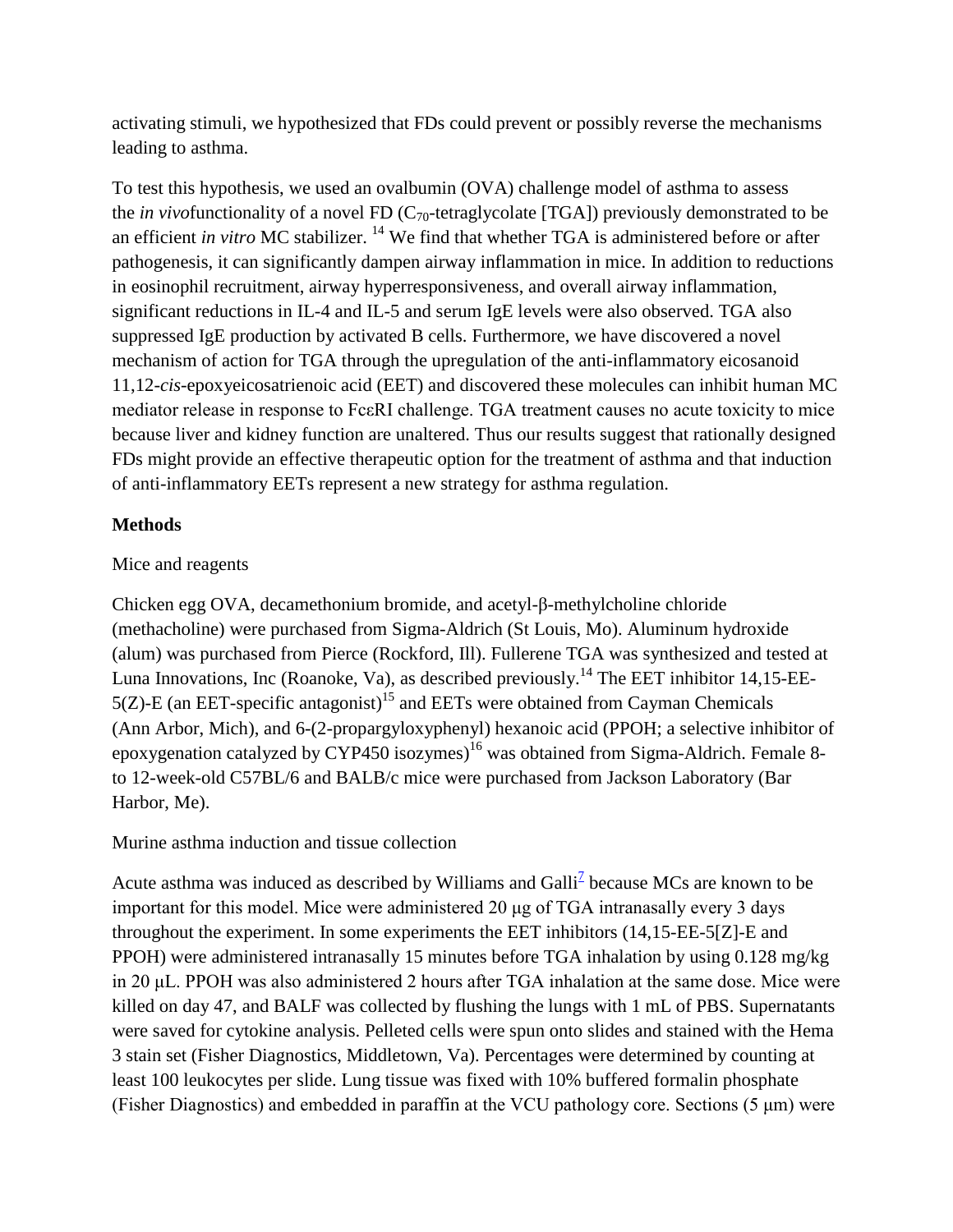cut onto slides and stained with hematoxylin and eosin. A Nikon eclipse with a SPOT Flex Shifting Pixel Color Mosaic (Diagnostic Instrumental, Inc, Sterling Heights, Mich) camera was used to photograph lung sections. All mouse protocols were approved by the VCU Institutional Care and Use Committee.

A modified asthma model similar to that described by Williams and Galli<sup>7</sup> was used to assess bronchoconstriction. In this model mice were sensitized with 4 injections of 50 μg of OVA and then challenged on days 22, 25, and 28 with 200 μg of OVA. Mice were killed on day 29, and bronchoconstriction was assessed with the Flexivent system (Scireq, Montreal, Quebec, Canada). Mice were anesthetized, and a 19-gauge blunt-end cannula was inserted into the trachea; ventilation began immediately. Mice were paralyzed by means of intraperitoneal injection of 0.5 mg of decamethonium bromide. Lung function was assessed once it was determined that breathing was completely through mechanical ventilation. Responsiveness to methacholine was determined by exposing mice to aerosolized PBS and then to increasing doses (10, 25, 50, and 100 mg/mL) of methacholine. Maximum airway resistance in response to each methacholine dose was determined by averaging the 3 highest values.

#### Established asthma induction

Mice were sensitized intraperitoneally and challenged intranasally, as in Fig 1, *B*, to determine whether TGA could reverse established disease. Intranasal treatment with 20 μg of TGA began on day 47 and continued every 3 days after. Mice were challenged again with 200 μg of OVA administered intranasally on days 66, 69, 72, and 75. On day 76, mice were killed, and data on airway hyperresponsiveness, BALF, and lung tissues were collected and assessed as above.

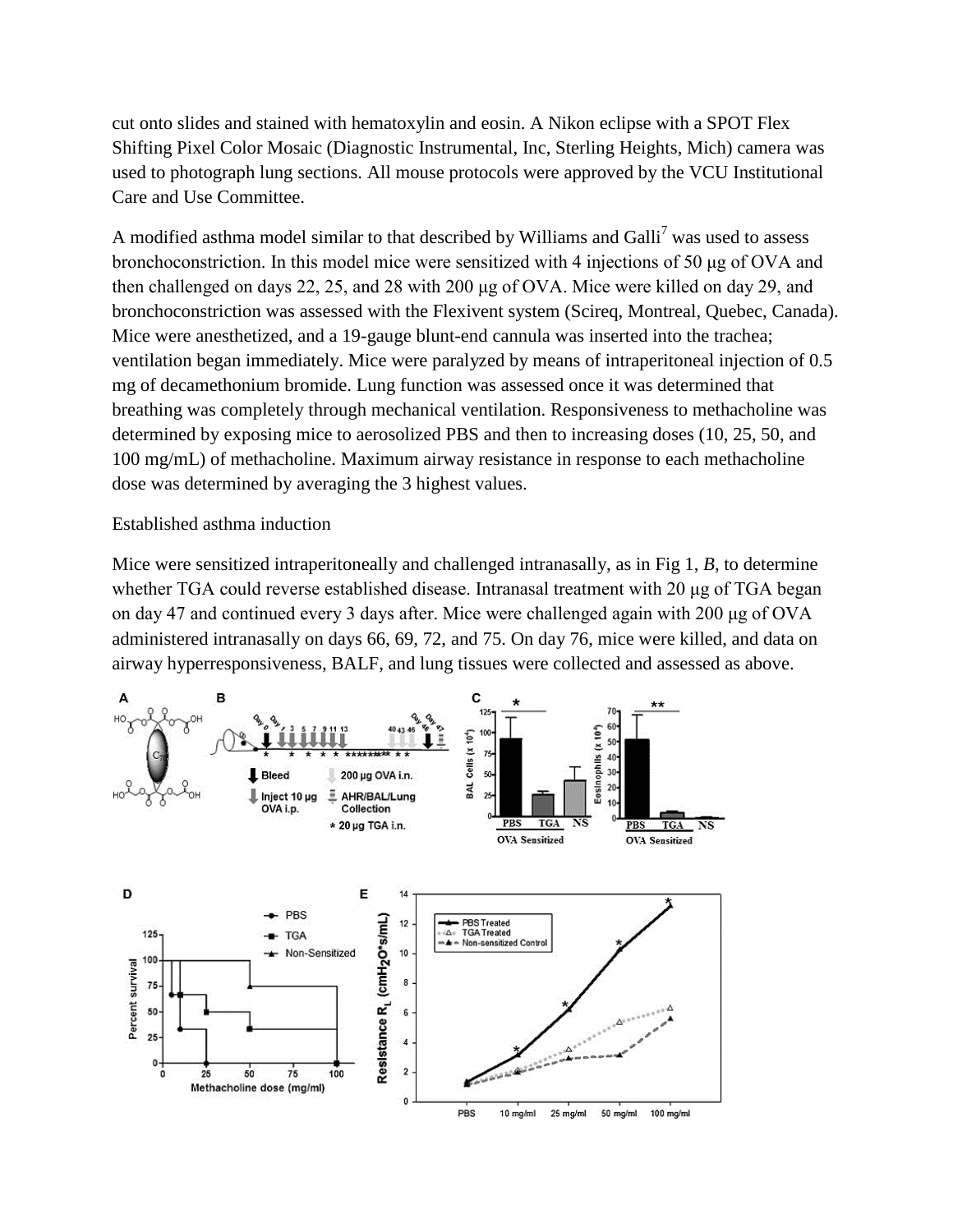

Fig 1. A novel FD,  $C_{70}$ -tetraglycolate, inhibits airway inflammation and bronchoconstriction in a murine model of asthma. **A,**Fullerene TGA consists of 4 glycolic acids covalently bonded to the fullerene C70 core, creating a water-soluble molecule.**B,** Schematic of the OVA challenge acute asthma model. Allergic lung inflammation was induced by means of intraperitoneal*(i.p.)* sensitization with OVA followed by 3 intranasal *(i.n.)* OVA challenges. Tetraglycolate was administered intranasally every 3 days starting on day −1. **C,** After OVA intranasal challenge, BALF and lung tissues were collected. The total number of cells *(left)* was counted with trypan blue and the total number of eosinophils *(right)* in BALF cells was counted by using Hema 3. Nonsensitized *(NS)* controls are shown for reference  $(n = 6-10)$ animals per group).  $*P < .05$  or  $**P < .001$ , as determined by using the Student *t* test. **D** and **E**, TGAtreated mice survived to a higher dose of methacholine (Fig 1, *D*) and were less responsive to aerosolized methacholine compared with PBS-treated animals (Fig 1, *E*). **F** and **G**, In separate experiments using this model, lung tissues were fixed, sectioned, and stained with hematoxylin and eosin (Fig 1, *F*) and periodic acid–Schiff (Fig 1, *G*). Representative photographs show cellular infiltration into the airways of OVA-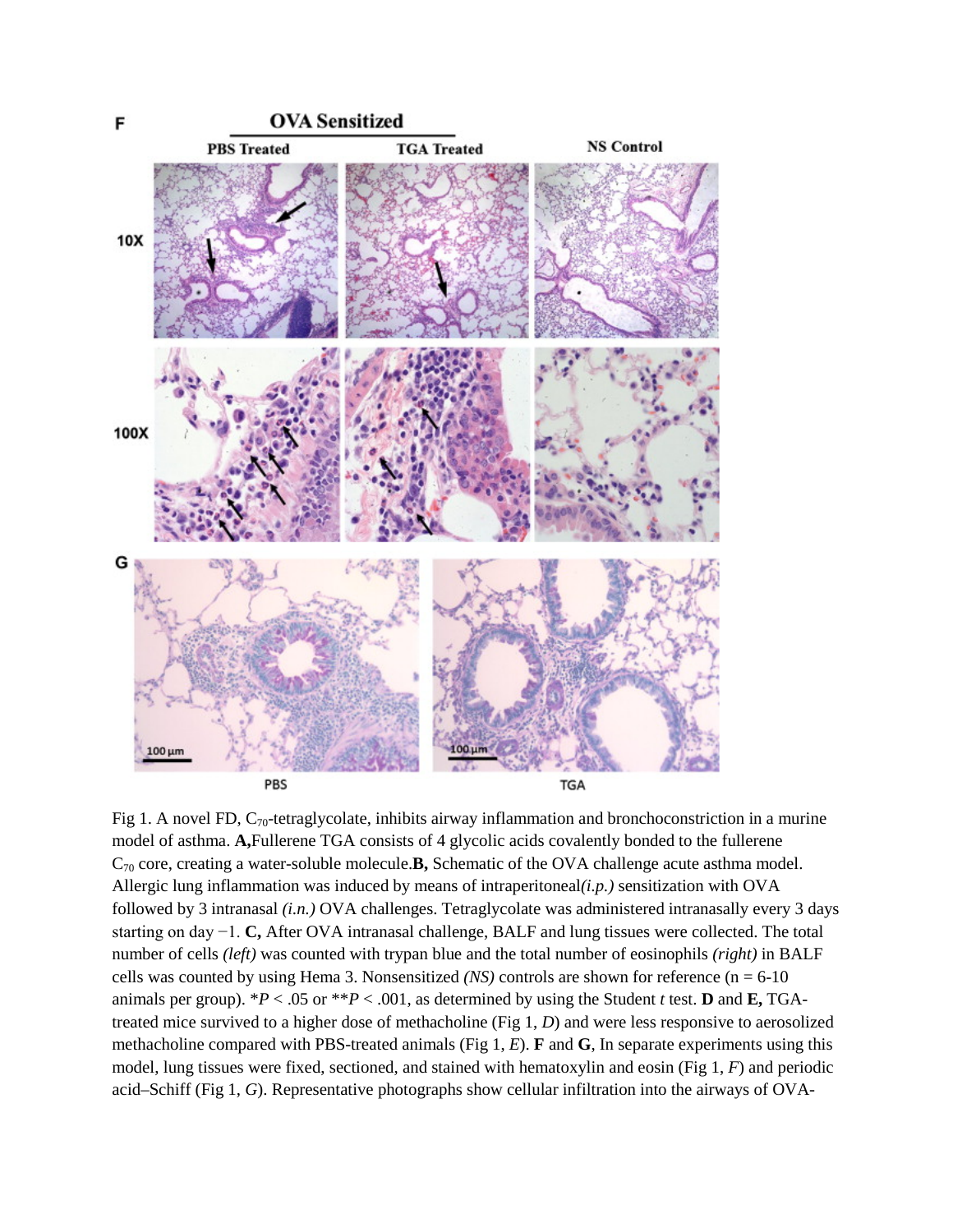sensitized mice treated with PBS or TGA. *Arrows* indicate areas of inflammation (magnification  $\times$  10) and eosinophils (magnification  $\times$  100).

Human lung MC preparation and mediator release

Human lung MCs were purified as described previously.<sup>17 and 18</sup> Tissue procurement and institutional review board approval were obtained from the Cooperative Human Tissue Network. Purified cells were incubated for 16 hours (a time point determined to be optimal for inhibition, data not shown) with or without 3 different EETs, washed, and incubated with optimal concentrations of anti-FcεRI stimuli (1 μg/mL). Mediator release (degranulation and cytokine production) was determined as previously described.<sup>19</sup>

B-cell IgE production and measurement

Naive B cells isolated from spleens of BALB/c mice<sup>20</sup> were treated with or without TGA  $(1)$ μg/mL) before challenge with IL-4 (20 ng/mL) and anti-CD40 antibodies (1 μg/mL) for 8 days, and IgE levels were measured by means of ELISA.

Quantitative analysis of eicosanoids by means of HPLC electrospray tandem mass spectrometry

Three hundred microliters of ethanol was added to 300 µL of centrifuged BALF together with 10 ng of each deuterated standard. Ten microliters of this mixture was resolved in a 30 minute reversed-phase HPLC method. A Kinetex C18 column ( $100 \times 2.1$  mm, 2.6  $\mu$ m) was used to separate the eicosanoids at a flow rate of 200 μL/min at 50°C. Before sample injection, the column was equilibrated with 100% Solvent A (acetonitrile/water/formic acid [40:60:0.02 vol/vol/vol]). One hundred percent Solvent A was used for the first minute of elution. Solvent B (acetonitrile/isopropanol [50:50 vol/vol]) was increased following a linear gradient to 25% Solvent B by 3 minutes, 45% Solvent B between 3 and 11 minutes, 60% Solvent B between 11 and 13 minutes, 75% Solvent B between 13 and 18 minutes, and 100% Solvent B between 18 and 20 minutes. The gradient was maintained at 100% Solvent B from 20 to 25 minutes and was then decreased to 0% by 26 minutes and held at 0% until 30 minutes. The eluting eicosanoids were analyzed by using an inline hybrid linear ion trap triple quadrapole tandem mass spectrometer (ABI 4000 Q-Trap; Applied Biosystems, Foster City, Calif) equipped with an electrospray ionization source operating in negative ion multiple-reaction monitoring mode. Eicosanoids were monitored by using relevant precursor  $\rightarrow$  product multiple reaction monitoring (MRM pairs). Additional mass spectrometric parameters used are as follows: curtain gas, 30 psi; charged aerosol detection, high; ion spray voltage, −3500 V; temperature, 500°C; gas 1, 40 psi; gas 2, 60 psi; declustering potential, collision energy, and cell-exit potential vary per transition.

ELISA and multiplex cytokine assay

Mucin-5AC (Muc5AC) protein was measured by using ELISA, as previously described.<sup>21</sup> BALF was diluted, and 75 μL was incubated with bicarbonate-carbonate buffer (75 μL) at 40°C in a 96 well plate (Nunc) for a total volume/well of 150 μL until dry. Plates were washed 3 times with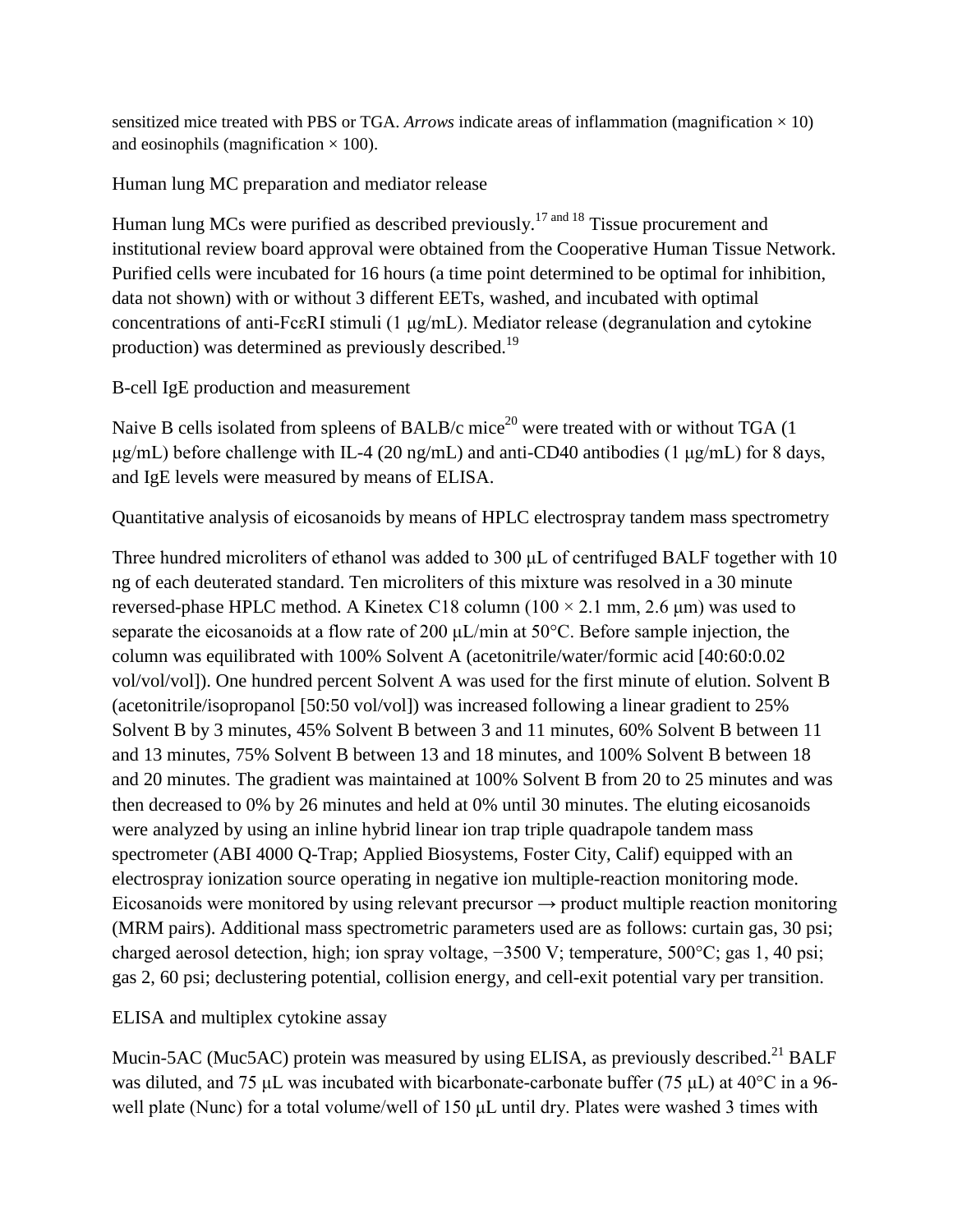PBS and blocked with 2% BSA (Sigma-Aldrich) for 1 hour at room temperature. Plates were again washed 3 times with PBS and then incubated with 50 μL of murine Muc5AC mAb (1:100) and diluted with PBS containing 0.05% Tween 20 for 1 hour. Plates were washed 3 times with PBS, and 100 μL of horseradish peroxidase–goat anti-mouse IgG conjugate (1:10,000) diluted in blocking solution was added for an hour and washed. Color reaction was developed with 3,3',5,5'-tetramethylbenzidine peroxidase solution, stopped with  $0.18 \text{ mol/L H}_2\text{SO}_4$ , and measured at 450 nm. Cytokine levels in BALF were measured by using a multiplex cytokine assay (Bio-Rad Laboratories, Hercules, Calif). Total murine IgE levels were measured as described previously.<sup>22</sup> Levels of the liver enzymes aspartate aminotransferase (AST) and alanine aminotransferase (ALT) were measured as described previously.<sup>17</sup> Serum creatinine levels were measured according to the manufacturer's instructions (Arbor Assays, Ann Arbor, Mich).

#### **Results**

FD TGA inhibits airway eosinophilia and bronchoconstriction

A panel of FDs was developed with the objective of finding compounds capable of inhibiting MC responses.<sup>14</sup> The C<sub>70</sub>-based FD with 4 glycolic acids attached (TGA; Fig 1, *A*) was one of the most efficient inhibitors of MC degranulation and cytokine production *in vitro*, revealing its potential as an inhibitor of MC-driven diseases. Because asthma pathogenesis is strongly influenced by MC activation and mediator release, we examined the therapeutic potential of TGA in a murine model of asthma. To determine whether TGA could inhibit disease onset, we used an intranasal OVA challenge protocol, as described in Fig 1, *B*. TGA administered intranasally throughout OVA sensitization and challenge resulted in a reduction in both total inflammatory cell numbers and eosinophil infiltration of the airways (Fig 1, *C*). Eosinophil percentages decreased from approximately 50%  $\pm$  7% to 13%  $\pm$  4% ( $\pm$  SD) with TGA treatment. Additionally, TGA-treated animals were more resistant to methacholine-induced death ( Fig 1, *D*) because they were able to survive higher doses of methacholine than untreated mice. Furthermore, TGA-treated mice had significantly less methacholine-induced airway resistance compared with that seen in vehicle (PBS)–treated control mice ( Fig 1, *E*). In lung sections stained with hematoxylin and eosin, TGA-treated animals had only a few small areas of mild inflammation ( Fig 1, *F*, *top panel*). Within these areas, eosinophil infiltration is clearly reduced in TGA-treated animals ( Fig 1, *F*, *bottom*, *arrows* indicate eosinophils). In contrast, several large areas of inflammation are seen in PBS-treated mice ( Fig 1, *F*, *top*), and many eosinophils are found within this inflammation ( Fig 1, *F*, *bottom*, *arrows* indicate eosinophils). Periodic acid–Schiff staining is marginally reduced in TGA-treated animals ( Fig 1, *G*); however, no differences in Muc5 RNA or protein levels were seen (not shown). These data indicate that TGA is able to dampen multiple features of IgE-dependent asthma pathogenesis, leading us to further investigate its mechanism of action.

TGA dampens established disease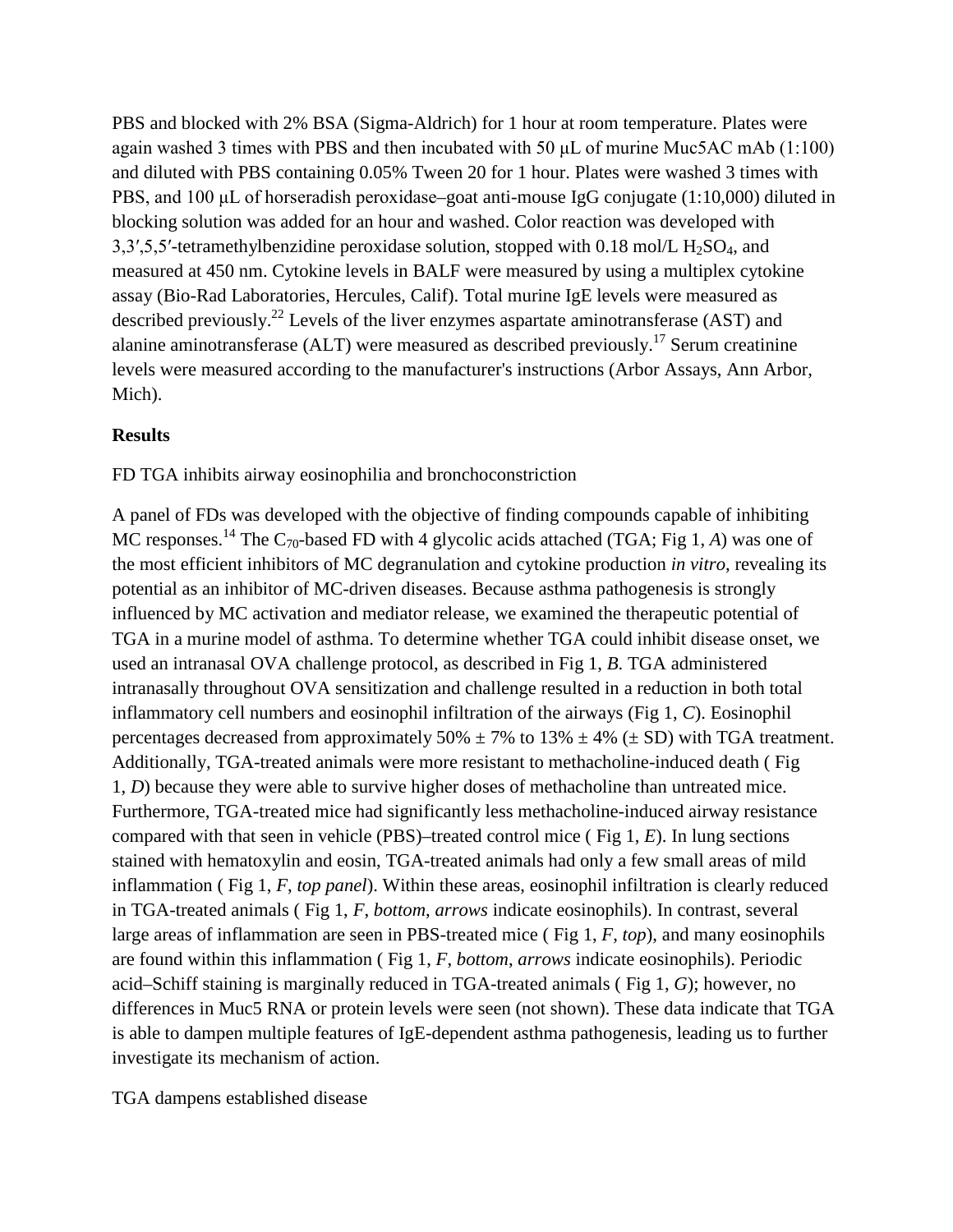Because asthma therapeutics are administered only after symptoms are established, we have developed a model to examine the effect of TGA on established disease. In this model (Fig 2, *A*) mice are sensitized and challenged with OVA before the initiation of TGA treatment. After disease initiation, mice are treated with TGA every 3 days for 20 days total. Mice then underwent a secondary OVA challenge and were subsequently sacrificed; BALF and lung tissues were assessed as before. Even after disease is established, TGA administration significantly reduced eosinophil infiltration of BALF and lung tissue ( Fig 2,*B*). Furthermore, IL-4 and IL-5 levels were significantly reduced in BALF, suggesting an overall reduction in disease pathogenesis ( Fig 2, *C*). Lung tissue sections show a dramatic reduction in cellular infiltration after TGA treatment ( Fig 2, *D*). Thus TGA has the ability to inhibit asthma pathogenesis, even after disease is established.

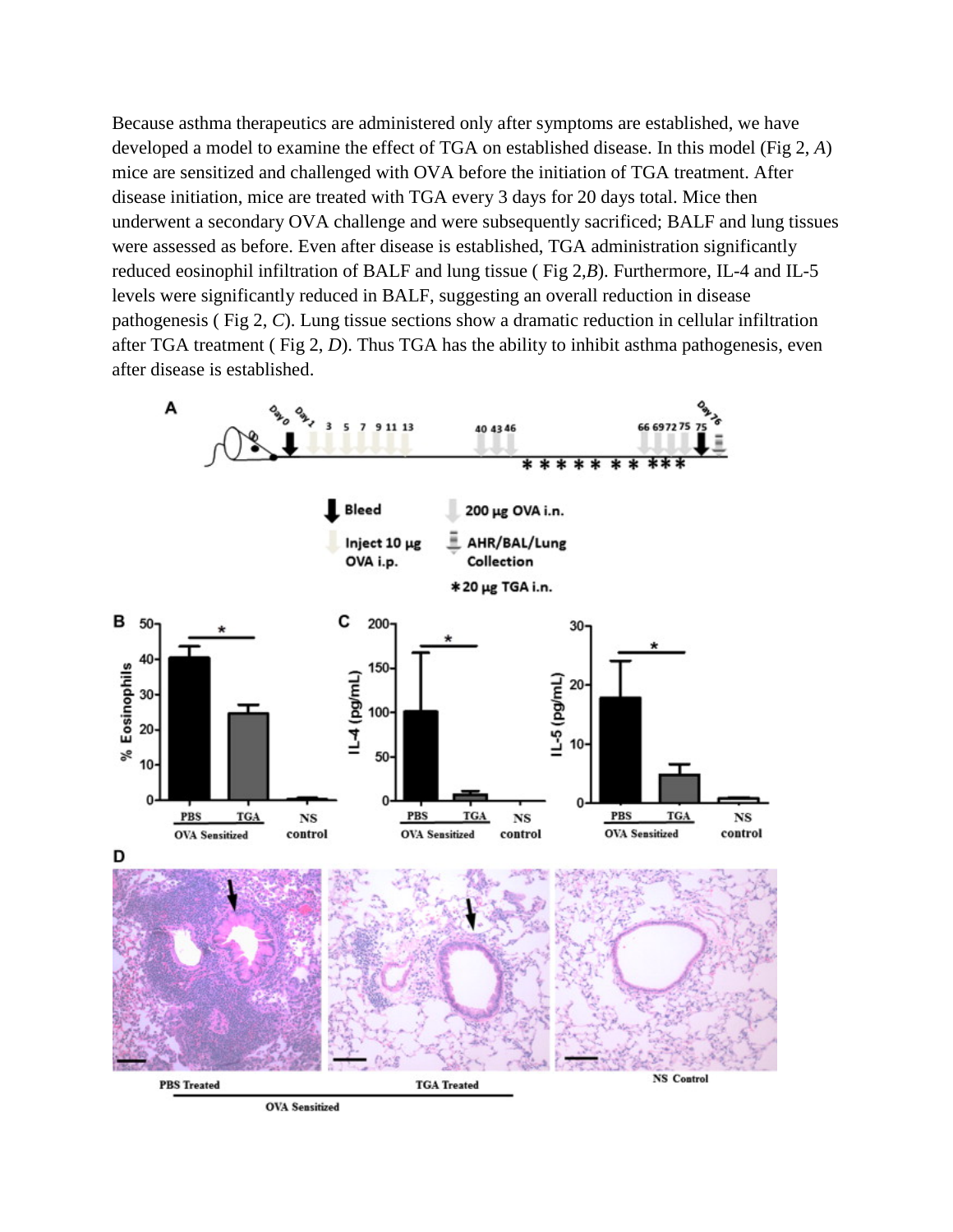Fig 2. Tetraglycolate dampens cellular infiltration, eosinophilia, and inflammatory cytokine levels in a murine model of established asthma. **A,** An established asthma model was used, as described in the Methods section. After the first set of intranasal*(i.n.)* OVA challenges, mice began treatment with 20 μg of TGA every 3 days. *i.p*., Intraperitoneal. **B,** Cells in BALF were stained with the Hema 3 stain set. Inflammatory cells in BALF were counted, and eosinophils are represented as a percentage of total inflammatory cells. **C,** Cytokine levels in BALF were measured with a multiplex cytokine assay. **D,** Lung tissue was sectioned and stained with hematoxylin and eosin. *Arrows* indicate airways. Representative photographs are shown ( $n = 6-12$  mice per group). \**P* < .05, as determined by using the Student *t* test when variances were normal or the Mann-Whitney test in the case of unequal variances. *NS*, Nonsensitized.

TGA inhibits BALF cytokine and serum IgE levels and increases anti-inflammatory eicosanoid levels

We next assessed the ability of TGA to inhibit several mediators of asthma pathogenesis in the disease model described in Fig 1, *B*. In BALF levels of the asthma-promoting cytokines IL-4 and IL-5 were significantly reduced in TGA-treated mice to levels approaching those of nonsensitized animals ( Fig 3, *A*). Additionally, serum IgE levels were significantly reduced in TGA-treated animals ( Fig 3, *B*). Epoxyeicosatrienoic acids are anti-inflammatory derivatives of arachidonic acid.  $^{23}$  We used mass spectrometry to quantify EET levels in the BALF of control and TGA-treated mice. Surprisingly, we found 11,12-EET levels to be significantly upregulated in the BALF of TGA-treated mice compared with those seen in PBS-treated control animals ( Fig 3, *C*). This finding is mirrored in human lung MCs, in which we find a significant increase in *CYP1B1* RNA, a cytochrome P450 capable of producing the hydroxyeicosatetraenoic acids and EETs,  $^{18}$  after TGA treatment (Fig 3, D). Further experiments with purified human lung MCs demonstrated that both 11,12-EET and 14,15-EET significantly stabilized MCs challenged through FcεRI, inhibiting both degranulation and cytokine production compared with non–EETtreated cells ( Fig 3, *E*). In contrast, 8,9-EET did not demonstrate any inhibition of MC mediator release (not shown). Although TGA-induced increases in 11,12-EET levels paralleled inhibition of *in vivo* asthma induction and stabilized human MC mediator release alone, other arachidonic acid derivatives were not upregulated *in vivo* (see Table E1 in this article's Online Repository at www.jacionline.org). Lastly, when B cells were incubated with TGA before challenge with IgE-producing stimuli, there was a significant inhibition of IgE levels in TGA-treated cells compared with those seen in non–TGA-treated cells ( Fig 3, *F*, *left*) that was not due to reduced B-cell viability ( Fig 3, *F*, *right*). Similar inhibition of IgE production was observed with EETs (data not shown). Together, these data indicate that TGA suppresses asthma by directly targeting lung MC activation or through reduced B-cell IgE production.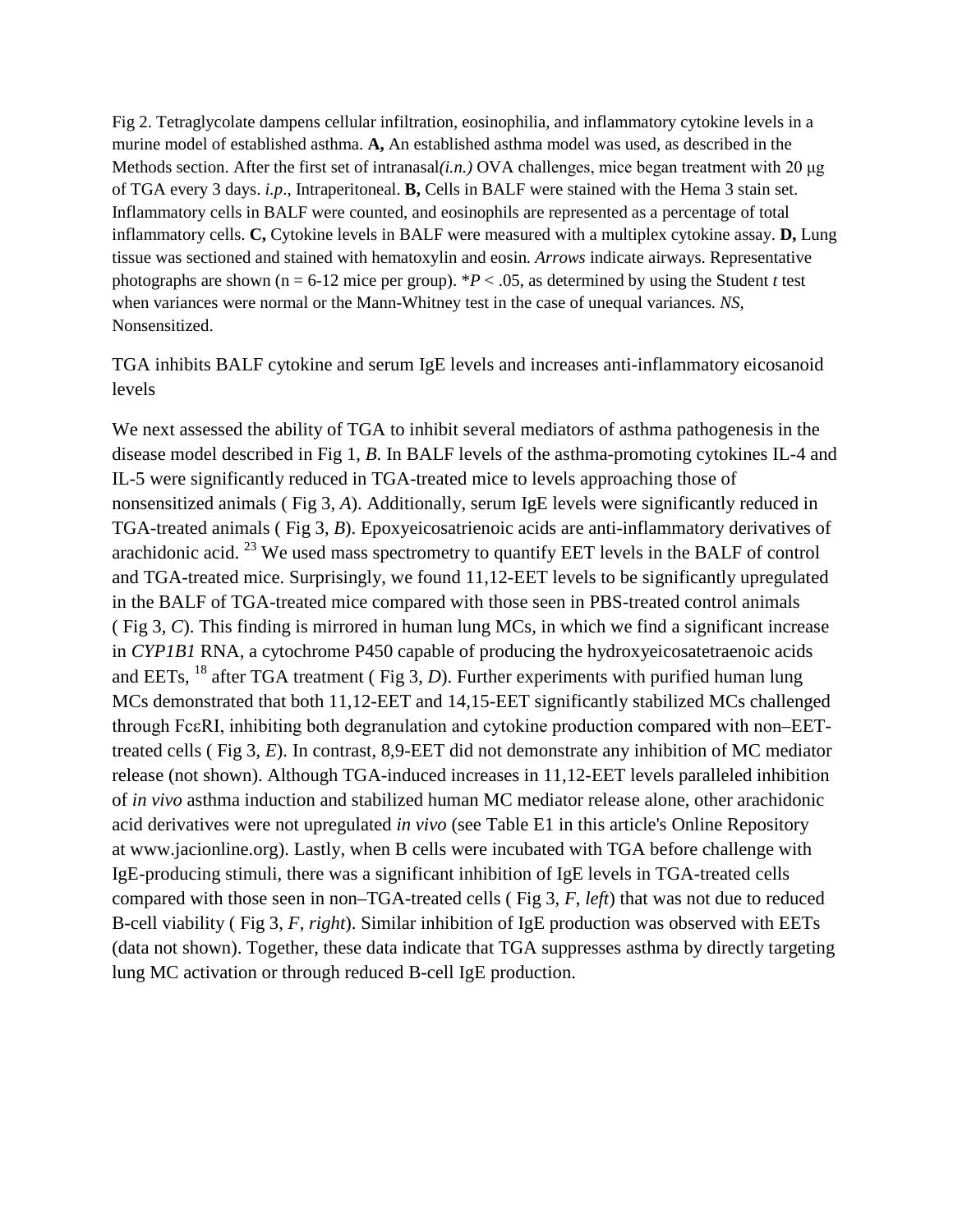

Fig 3. Tetraglycolate significantly reduces inflammatory cytokine, eicosanoid, and serum IgE levels. Asthma induction and fullerene treatment is described in Fig 1, *B*. **A,** Inflammatory cytokine levels were measured in BALF by using a multiplex cytokine assay. **B,** Serum was collected after OVA intranasal challenge and total IgE levels were measured by using ELISA. **C,** Levels of 11,12-EET were measured in BALF by means of mass spectrometry. These values were standardized by calculating the fold change relative to nonsensitized *(NS)* animals to account for variation between experiments ( $n = 6-9$  mice per group). **D,** Human lung MCs were pretreated with 10 μg/mL TGA overnight and activated 16 hours later with anti-FcεRI antibodies (1 μg/mL). Gene microarray was performed, <sup>14</sup> and relative gene expression of *CYP1B1* is shown. Each condition was performed in triplicate. \**P* < .05, as determined by using the Student *t* test when variances were normal or the Mann-Whitney test in the case of unequal variances. **E,** Epoxygenases reduce degranulation from human lung MCs after anti-FcεRI activation. Cells were cultured with fixed concentrations of the indicated EET or vehicle control (*VC*; ethanol, 40 μmol/L), washed, and stimulated for 20 minutes with optimal concentrations of anti-FcεRI antibodies (3B4; 1 mg/mL). Cells were centrifuged, and β-hexosaminidase release and cytokine production were determined. The data shown are the average of 2 separate experiments performed in triplicate, with means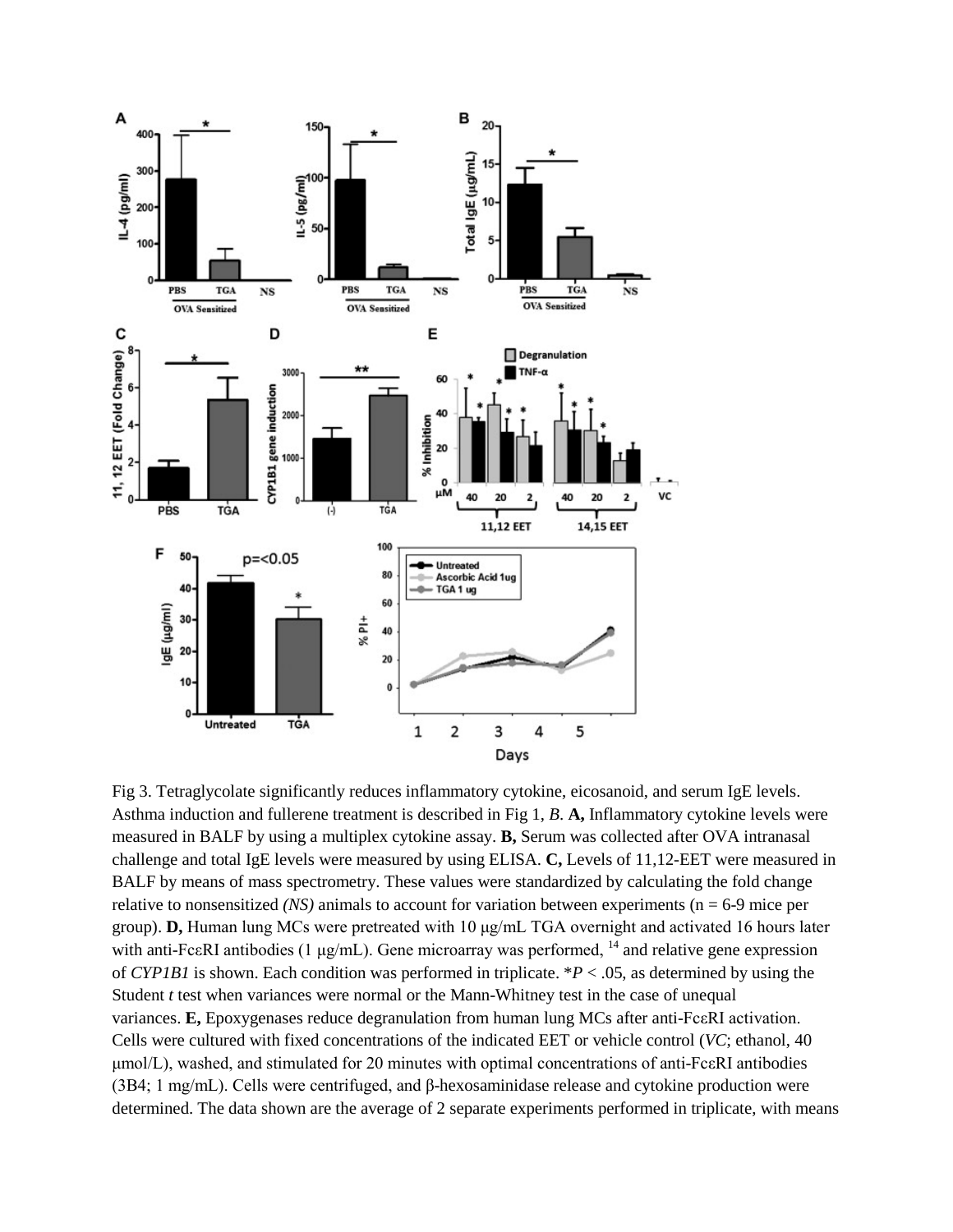± SEs. The *asterisk* indicates statistical significance compared with the vehicle control. **F,** TGA inhibits IgE production by cultured B cells. B cells were incubated with or without TGA before being activated with IL-4/anti-CD40 for 8 days. Cells were centrifuged, and IgE levels in the supernatants were measured by using ELISA. B-cell viability was assessed by using propidium iodide staining of dead cells. The percentage of propidium iodide–positive cells was assessed by using a flow cytometer for the first 5 days of incubation, after which viability was dramatically reduced in all groups. Experiments were performed at least 3 times in duplicate, and representative data are shown. There are no toxic effects on these cells compared with B cells that are left untreated or those treated with the nontoxic antioxidant ascorbic acid.

To confirm that the increase in EET levels was relevant to the reduced asthmatic response that was seen, we examined the effect of blocking the synthesis of EETs by using the inhibitor PPOH and the model described in Fig 1, *B*. The PPOH is a potent and selective inhibitor of arachidonic acid epoxidation <sup>16</sup> and is more selective for EET inhibition compared with other terminal acetylenic compounds. Additionally, we used an antagonist of EET activity, 14,15-EE-5(Z)E. As seen in Fig 4, there was a significant increase in BALF eosinophil numbers ( Fig 4, *A*) and airway constriction ( Fig 4, *B*) in TGA-treated mice given the EET inhibitor PPOH over those given TGA alone. Similar results were obtained with the EET receptor antagonist 14,15-EE-5(Z)-E (data not shown). Lung sections show increased cellular infiltration in PPOH-treated mice compared with that seen in those given TGA alone ( Fig 4, *C*). These data indicate that TGA-induced production of anti-inflammatory 11,12-EET is largely responsible for inhibition of the asthma phenotype seen in TGA-treated mice.



**OVA Sensitized**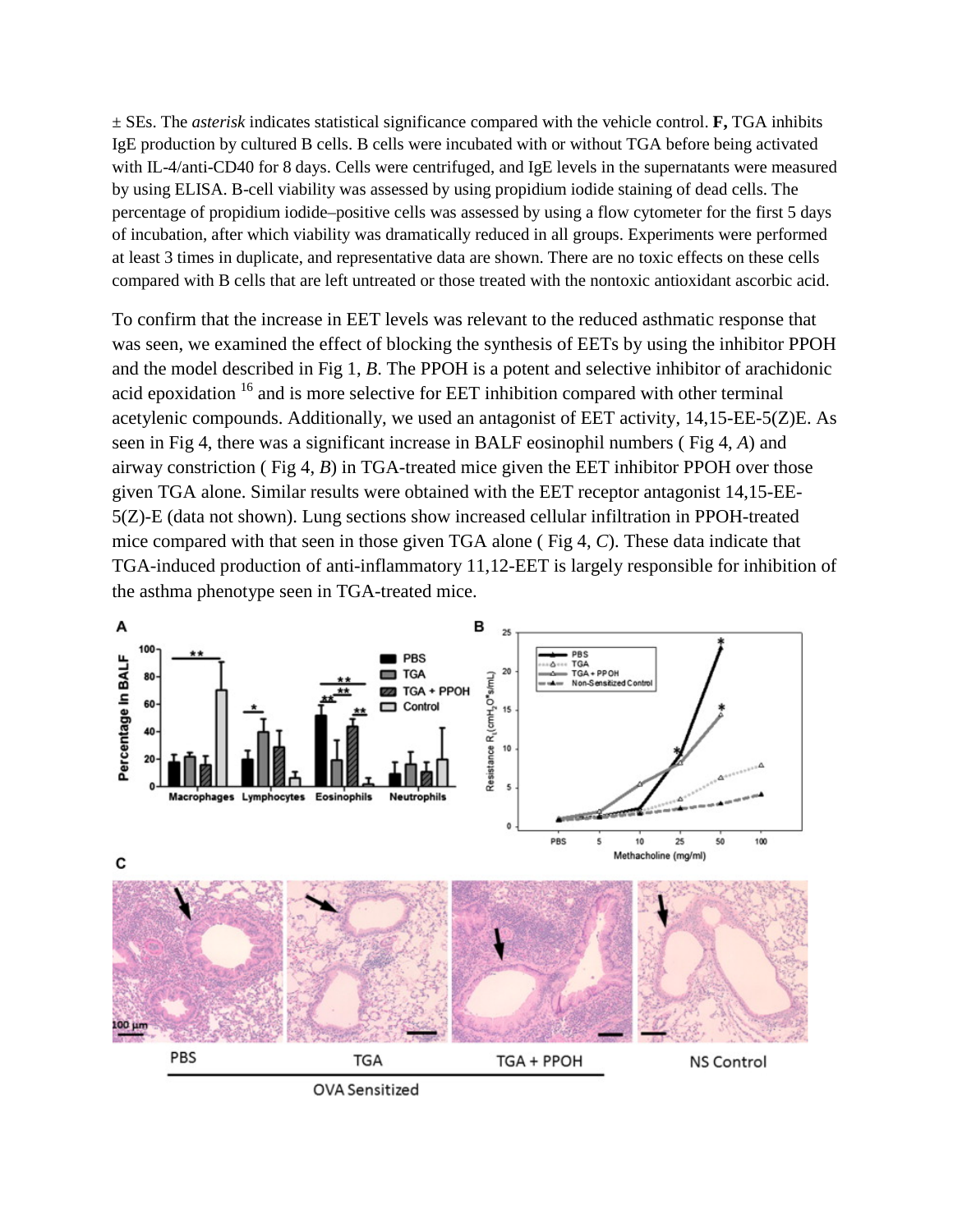Fig 4. Inhibiting the induction of 11,12-EET by TGA restores the asthma phenotype. Effects of the inhibitor of EET, PPOH, on airway inflammation and bronchoconstriction were assessed. **A,** Cells in BALF were stained with the Hema 3 stain set. Inflammatory cells in BALF were counted, and each cell type is shown as a percentage of total inflammatory cells. **B,** Airway resistance *(RL)* was measured in response to increasing doses of methacholine. **C,** Representative lung sections are stained with hematoxylin and eosin. *Arrows* indicate airways.  $Bar = 100 \mu m$ . N = 6 mice per group. \**P* < .05.

### FDs do not accumulate in major organs or alter liver or kidney function

The toxicity of FDs is still widely debated and varies based on the specific moieties added to the fullerene core.<sup>24</sup> Therefore the *in vivo* toxicity of TGA was assessed through several methods. A TGA molecule containing gadolinium within the fullerene sphere  $25$  was administered intranasally to mice every 3 days for 30 days to assess accumulation. Twenty-four hours after the last dosage, gadolinium levels were measured in the serum and lung, spleen, liver, kidney, and brain tissue. Gadolinium was detected only in the lung tissue, where less than 10% of that injected remained, indicating the TGA is cleared from the lung. No gadolinium was detected in any other tissue examined (data not shown). These enzymes are present at low levels in healthy subjects, and large increases would suggest liver toxicity. <sup>26</sup> No significant differences in serum levels of AST/ALT were observed between treated, untreated, and nonsensitized control animals (seeFig E1, *A*, in this article's Online Repository at www.jacionline.org). No significant differences in serum creatinine levels  $27$  were seen between treated, untreated, and nonsensitized animals (see Fig E1, *B*). These initial studies suggest that TGA does not accumulate within the body and is not acutely toxic to the liver or kidney.

#### Discussion

There is a strong need for novel therapeutics to treat asthma; indeed, up to 55% of patients receiving treatment for asthma have uncontrolled symptoms.<sup>28</sup> In this study we have shown that TGA is able to suppress both disease onset and reverse established disease. The latter is especially important because human asthma treatment always involves established disease. MCs play an important role in human disease, and previous publications have shown that MCdeficient mice sensitized with OVA lacking adjuvant and challenged with OVA alone, as performed in this study, have diminished airway inflammation and bronchoconstriction.<sup>7</sup> and <sup>29</sup> Additionally, we developed a model of established asthma to further emulate the pathogenesis of human disease because therapeutics are administered after the initiation of symptoms. Although murine and human anatomy differ, these models were chosen to best represent human pathogenesis and thus suggest that TGA (or similar FD) could have therapeutic efficacy in the treatment of human disease.

Specifically, it is demonstrated that mice treated with TGA throughout OVA challenge have significantly less airway inflammation and bronchoconstriction compared with that seen in untreated animals. In fact, total inflammation and bronchoconstriction in TGA-treated animals is not only significantly reduced but is similar to that seen in nonsensitized control subjects. Thus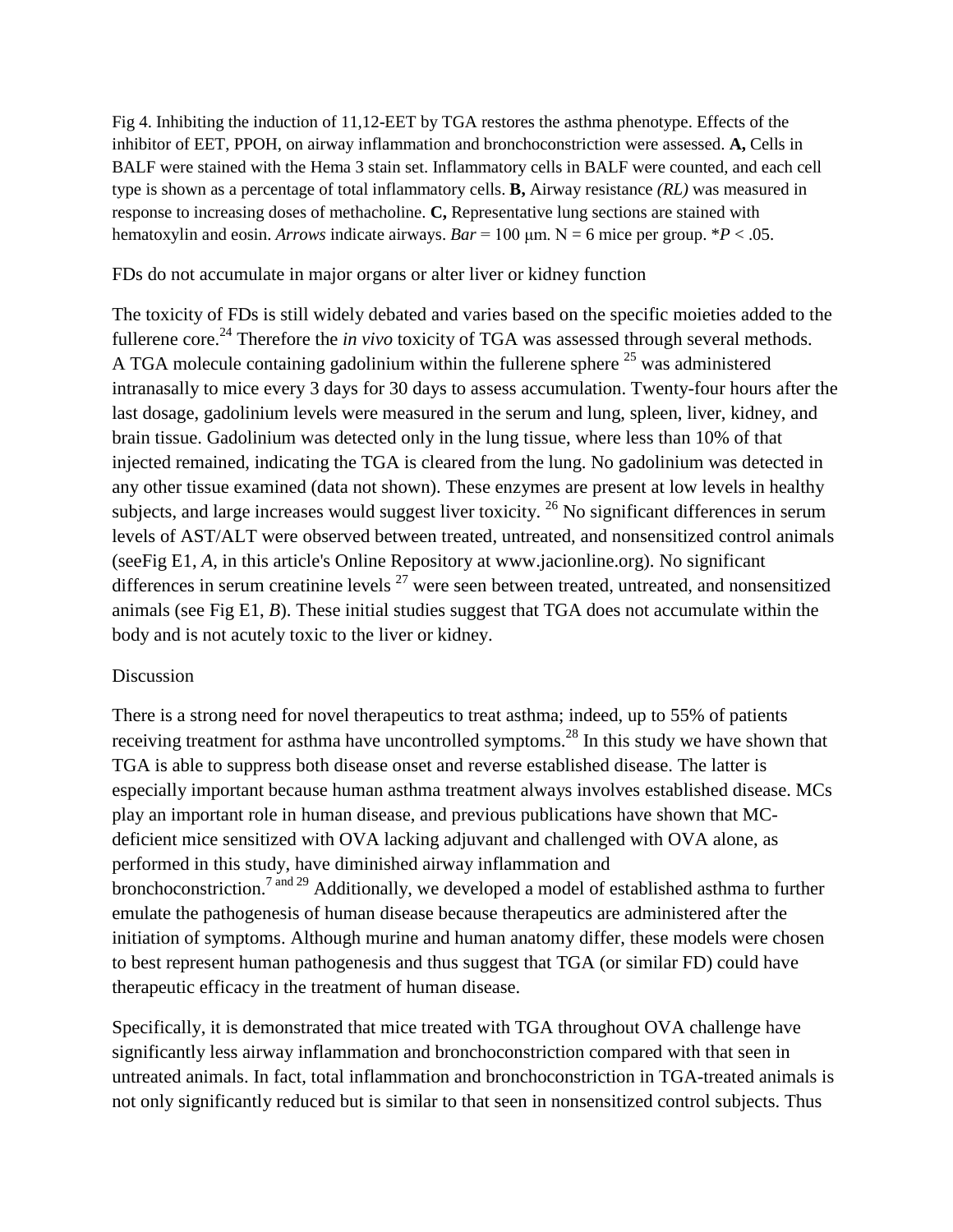symptoms of disease were largely reversed in these animals. Note that these studies used a model previously shown to use MCs.<sup>29</sup> In studies not shown, a different asthma model that is IgE but not MC dependent<sup>30</sup> was also found to be inhibited by TGA. However, when a nonallergic airway inflammation model that develops in both MC- and IgE-deficient mice<sup>20</sup> was used, TGA had no effect on eosinophilia or cytokine production (data not shown). In the established disease model, as when mice were treated throughout disease development, we found that TGA dampens eosinophilia and cytokine levels significantly in BALF. Lung sections show massive cellular infiltration in untreated animals, whereas those receiving TGA have minimal cellular infiltration surrounding the airways. Airway hyperresponsiveness trended toward reduction in TGA-treated animals, but because of high variability between mice, significant differences were not observed.

Importantly, we have demonstrated that TGA activity has novel mechanisms of action. Although previously published *in vitro* studies suggested that MC inhibition might be the predominant mechanism of FD inhibition, these *in vivo* studies suggest multipotent effects of these unique compounds. TGA treatment reduced the levels of BALF  $T_H2$  proinflammatory cytokines and reduced lung inflammation. Although IL-4 stimulates IgE production by B cells, IL-5 both recruits and activates eosinophils at the site of inflammation. Tetraglycolate treatment significantly reduces both IL-4 and IL-5 levels in BALF. Additionally, serum IgE levels were significantly reduced after TGA treatment and TGA suppressed IgE production from B cells. In contrast, a nonallergic lung inflammation model was not influenced by TGA treatment.

Several eicosanoids derived from the cytochrome P450 pathway are relatively stable, and thus we measured levels of these molecules in BALF samples by using mass spectrometry. The EETs are consistently associated with relaxation of the bronchi and other anti-inflammatory actions *in vivo*. 23, <sup>31</sup> and <sup>32</sup> Intriguingly, 11,12-EET was consistently upregulated in BALF from TGA-treated mice. Further *in vivo* studies demonstrated that the EETs play a major role in dampening the asthma phenotype. Specifically, selective inhibitors of EET production, as well as inhibitors of EET activity, reversed the TGA-induced modulation of the OVA-induced asthma model.

The *in vivo* results with EETs led us to examine possible mechanisms *in vitro*. We show, for the first time, that EETs stabilize human lung MCs through the inhibition of FcεRI-induced mediator release. The actual concentration of 11,12-EET in the BALF of TGA-treated animals averaged 40 ng/mL ( Fig 3, *C*), which was determined after diluting approximately 4 to 5 times when PBS was used to flush out BALF. On the basis of this calculation, the concentrations of EETs observed in BALF (approximately 160-200 ng/mL) is approximately the same as that observed for maximal MC inhibition (20 μmol/L). The 11,12-EET also showed a small but significant decrease in IgE production from IL-4/CD40–stimulated B cells (data not shown). These results suggest a possible mechanism as to how EETs could block the asthmatic response. We are currently examining the mechanisms of how EETs could block both MC and B-cell responses focusing on common signaling molecules in these 2 cell types.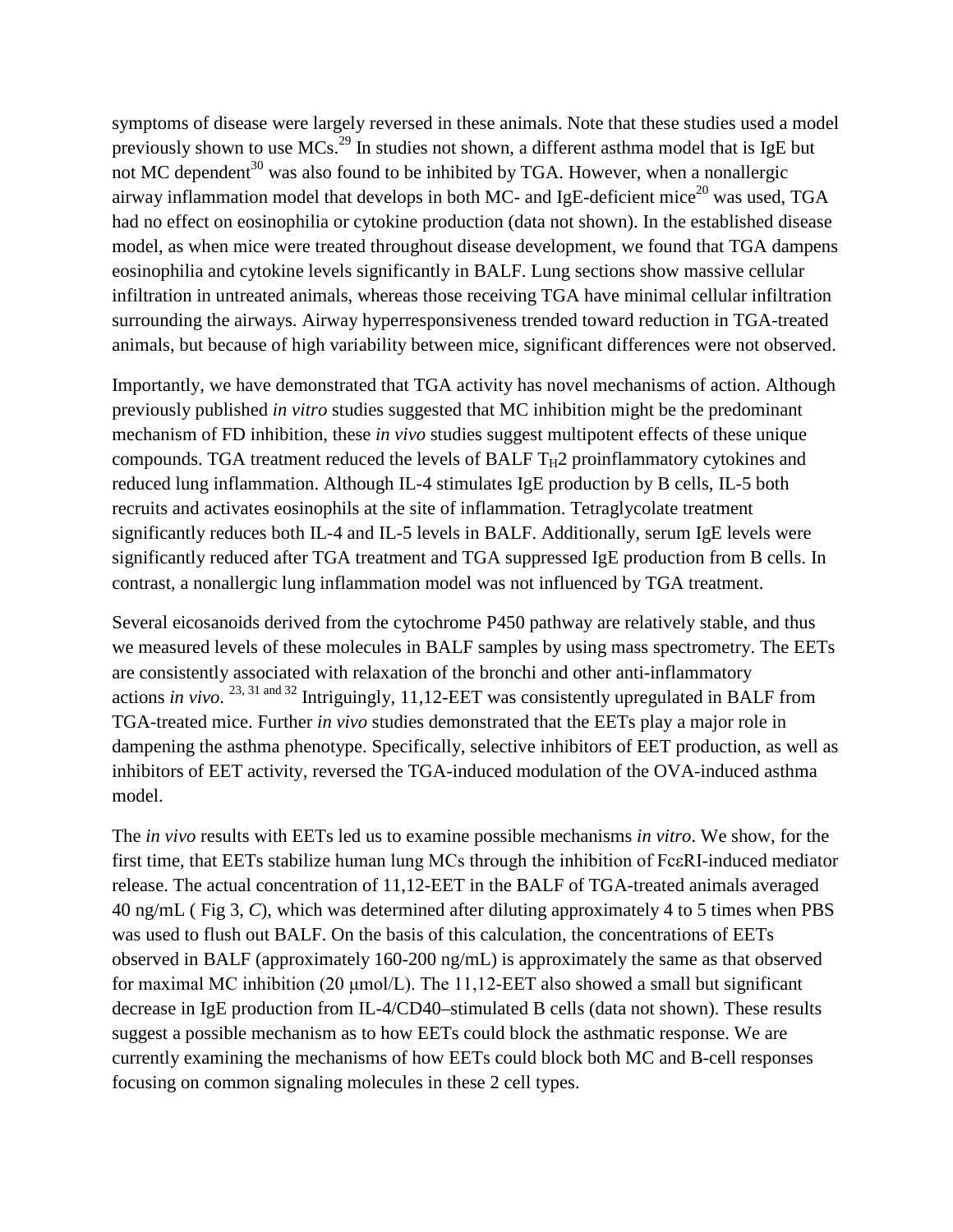The cellular source of EETs is not certain at present. However, we found that TGA upregulates expression of human lung MC *CYP1B1*, a gene involved in the production of EETs, suggesting MCs could be the source of 11,12-EET. Other studies have demonstrated that EETs can be produced by lung epithelial and endothelial cells and can relax histamine-precontracted guinea pig and human bronchi. <sup>31</sup> Furthermore, they can inhibit the upregulation of vascular cell adhesion molecule 1, E-selectin, and intercellular adhesion molecule 1, thus potentially limiting cellular infiltration of the lung.  $32$  Consequently, 11,12-EET upregulation is playing a significant role in dampening airway inflammation and bronchoconstriction in these models. Together, these results suggest that TGA/EETs suppress the asthmatic response through a variety of mechanisms, targeting both B cells and MCs. In addition, our results implicate EETs as a heretofore undiscovered mechanism for controlling asthma and suggest that strategies that induce the production of EETs might be a viable therapeutic strategy for treating asthmatic patients. We are currently identifying the cell types that produce EETs in response to TGA and are also exploring lung BALF from asthmatic patients to compare their EET levels with those of nonasthmatic patients. The antagonist data indicate that EETs induced by TGA are directly involved in the suppression seen in the asthmatic response. However, we recognize the possibility that TGA could have indirect effects by shunting arachidonic acid away from production of proinflammatory eicosanoids, such as the cysteinyl leukotrienes. Further studies will be required to determine whether the TGA also alters the relative levels of proinflammatory eicosanoids as well.

Levels of the liver enzymes AST and ALT, which are indicative of liver toxicity when present at high levels in the serum, were not different between treated and untreated animals. TGA-treated animals had creatinine levels similar to those seen in untreated animals, and all were within the normal range. Thus liver and kidney function appear to be unaffected by short-term local administration of TGA. In addition, a TGA-like compound containing gadolinium within the fullerene core was developed so that its presence in tissue could be detected by using inductively coupled plasma neutron bombardment. After 1 month of intranasal inhalations, followed by no challenge for up to a week, only lung tissue contained detectable amounts of gadolinium. Thus TGA does not appear to build up in the body tissues, limiting the possibility of toxicity. Further testing will be necessary to determine the safety of these compounds in human subjects.

In conclusion, these studies are the first to suggest the efficacy of FDs for the treatment of asthma through a previously undescribed mechanism involving the upregulation of antiinflammatory EETs. Evidence presented here suggests that specific FD compounds have the potential to become novel therapeutics for the treatment of asthma and pave the way to new research efforts focusing on the role of EETs in asthma.

#### Key messages

•The fullerene compound TGA might represent a new therapeutic option for the treatment of asthma.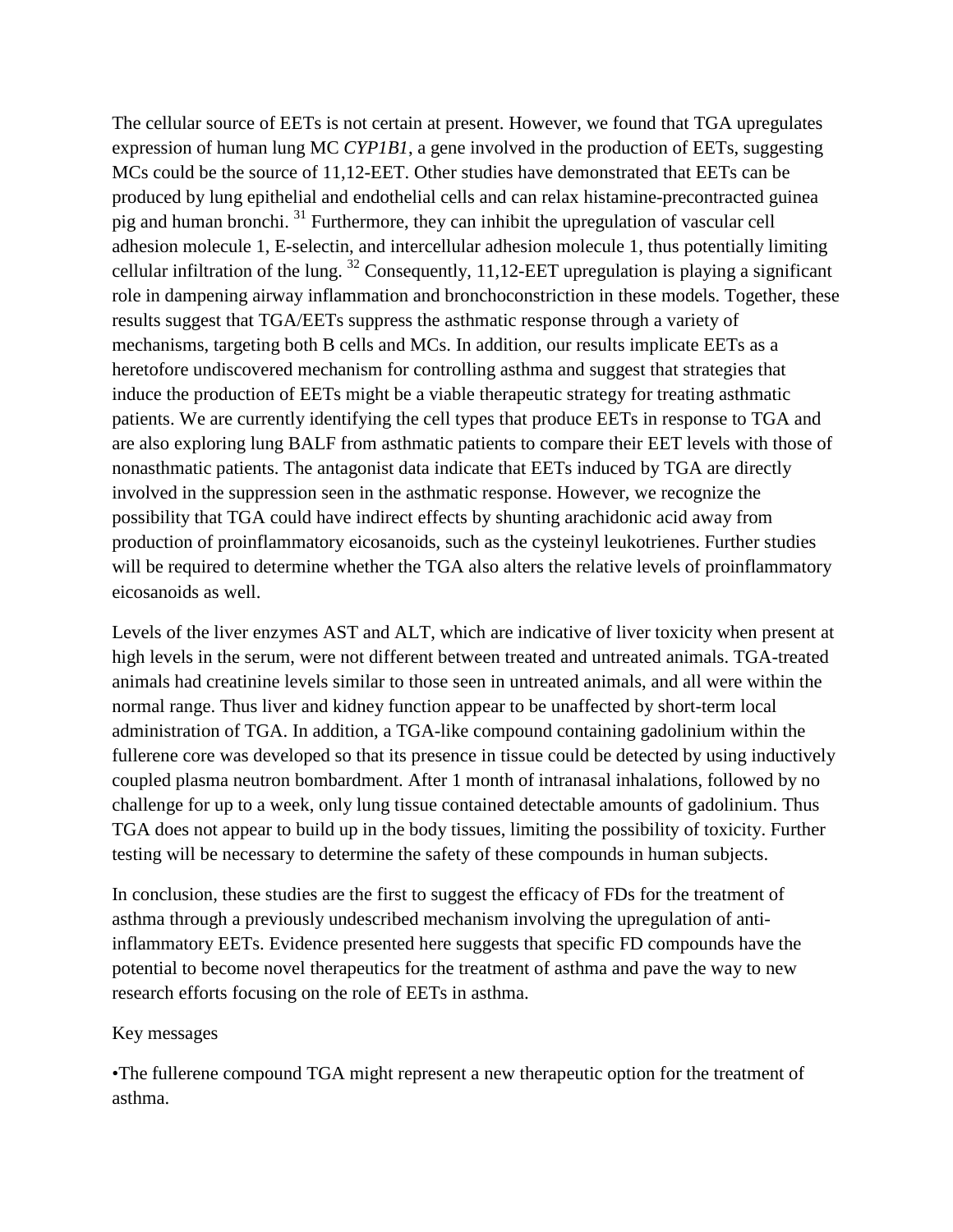•Inhibition of asthma pathogenesis through the upregulation of 11,12-EET represents a novel inhibitory mechanism. Thus TGA might provide therapeutic benefit to patients with refractory asthma, and increased EET levels might be an efficacy marker for asthma therapies.

•EETs stabilize MCs in response to FcεRI challenge.

### Acknowledgements

We thank Drs Stephen Galli and Mang Yu at Stanford University for their training and assistance with the MC-dependent model, as well as various other techniques for asthma assessment.

Appendix



Fig E1. Mice have no evident toxicity after long-term treatment with TGA. **A,** Levels of the liver enzymes AST and ALT were measured in sera of TGA-treated animals by using ELISA. **B,** Creatinine levels were measured in sera of TGA-treated animals by using ELISA. N = 6 animals per group. *NS*, Not significant.

| Eicosanoid              | <b>PBS</b>      | <b>TGA</b>      |
|-------------------------|-----------------|-----------------|
| 8-HETE                  | $4.0 \pm 2.9$   | $6.14 \pm 4.13$ |
| 12-HETE                 | $2.58 \pm 1.85$ | $2.19 \pm 1.62$ |
| 15-HETE                 | $4.37 \pm 3.15$ | $4.76 \pm 3.23$ |
| PGE <sub>2</sub>        | $1.78 \pm 0.99$ | $1.55 \pm 0.32$ |
| $PGF_{2\alpha}$         | $1.34 \pm 0.18$ | $1.35 \pm 0.22$ |
| 6-Keto-PGF $_{1\alpha}$ | $1.22 \pm 0.23$ | $1.43 \pm 0.41$ |
| Arachidonic acid        | $1.66 \pm 0.66$ | $1.77 \pm 1.04$ |

Table E1. Effect of TGA on other eicosanoids *in vivo*

Values are presented as the mean fold change  $(\pm SD)$  relative to nonsensitized animals.

Eicosanoid levels were measured in BALF by using mass spectrometry. TGA treatment does not significantly alter BALF levels of the noninhibitory eicosanoids listed. Fold change relative to nonsensitized animals was calculated to account for variation between experiments ( $n = 6$  mice per group).

*HETE*, Hydroxyeicosatetraenoic acid; *PG*, prostaglandin.

### **References**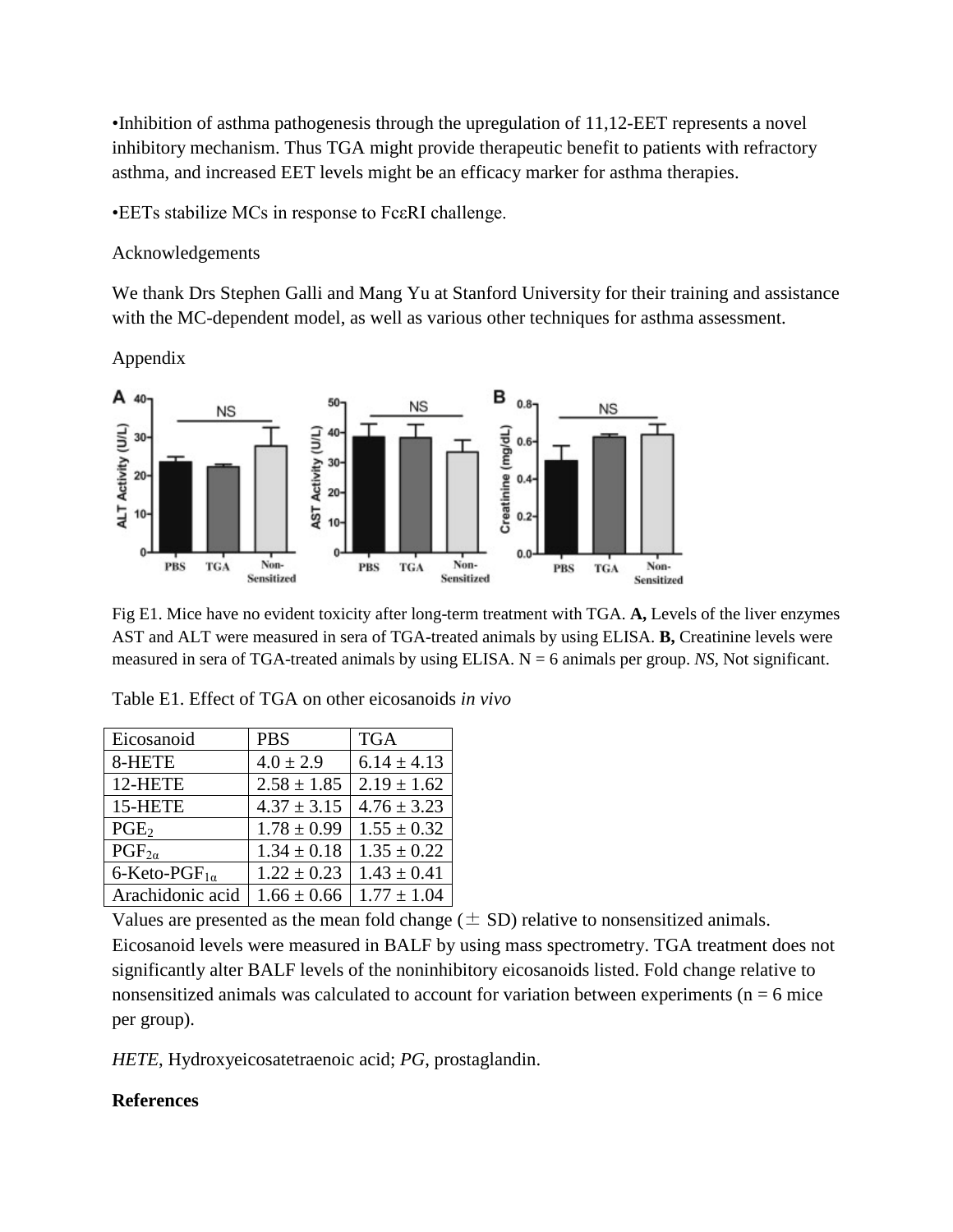1. Boyce JA, Bochner B, Finkelman FD, Rothenberg ME. Advances in mechanisms of asthma, allergy, and immunology in 2011. J Allergy Clin Immunol 2012;129: 335-41.

2. Ogawa Y, Calhoun WJ. The role of leukotrienes in airway inflammation. J Allergy Clin Immunol 2006;118:789-800.

3. Broide DH. Immunologic and inflammatory mechanisms that drive asthma progression to remodeling. J Allergy Clin Immunol 2008;121:560-72.

4. Bachelet I, Munitz A, Levi-Schaffer F. Tryptase as an inflammatory marker in allergic disease and asthma. Expert Rev Clin Immunol 2005;1:63-73.

5. Holgate ST. Pathogenesis of asthma. Clin Exp Allergy 2008;38:872-97.

6. Casale TB, Wood D, Richerson HB, Zehr B, Zavala D, Hunninghake GW. Direct evidence of a role for mast cells in the pathogenesis of antigen-induced bronchoconstriction. J Clin Invest 1987;80:1507-11.

7. Williams CM, Galli SJ. Mast cells can amplify airway reactivity and features of chronic inflammation in an asthma model in mice. J Exp Med 2000;192: 455-62.

8. Wilson SR. Nanomedicine: fullerene and nanotube biology. In: Osawa E, editor. Perspectives in Fullerene Nanotechnology. Kluwer Academic Publishers (MA); 2002. p. 155-65.

9. Jensen AW, Wilson SR, Schuster DI. Biological applications of fullerenes. Bioorg Med Chem 1996;4:767-79.

10. Djordjevic A, Bogdanovic G, Dobric S. Fullerenes in biomedicine. J BUON 2006; 11:391- 404.

11. Basso AS, Frenkel D, Quintana FJ, Costa-Pinto FA, Petrovic-Stojkovic S, Puckett L, et al. Reversal of axonal loss and disability in a mouse model of progressive multiple sclerosis. J Clin Invest 2008;118:1532-43.

12. Dugan LL, Turetsky DM, Du C, Lobner D, Wheeler M, Almli CR, et al. Carboxyfullerenes as neuroprotective agents. Proc Natl Acad Sci U S A 1997;94:9434-9.

13. Ryan JJ, Bateman HR, Stover A, Gomez G, Norton SK, Zhao W, et al. Fullerene nanomaterials inhibit the allergic response. J Immunol 2007;179:665-72.

14. Norton SK, Dellinger A, Zhou Z, Lenk R, Macfarland D, Vonakis B, et al. A new class of human mast cell and peripheral blood basophil stabilizers that differentially control allergic mediator release. Clin Transl Sci 2010;3:158-69.

15. Gauthier KM, Deeter C, Krishna UM, Reddy YK, Bondlela M, Falck JR, et al. 14,15- Epoxyeicosa-5(Z)-enoic acid: a selective epoxyeicosatrienoic acid antagonist that inhibits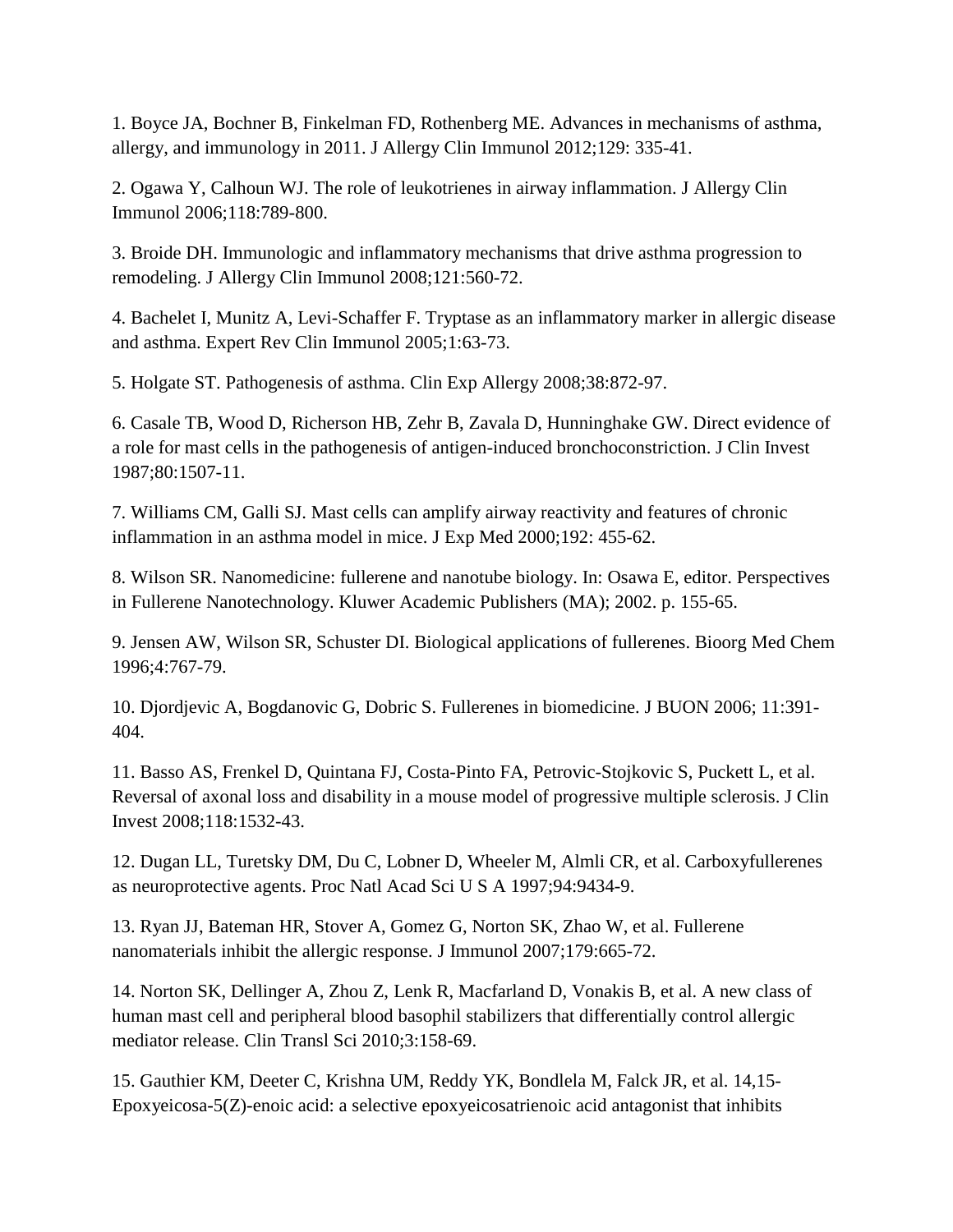endothelium-dependent hyperpolarization and relaxation in coronary arteries. Circ Res 2002;90:1028-36.

16. Wang MH, Brand-Schieber E, Zand BA, Nguyen X, Falck JR, Balu N, et al. Cytochrome P450-derived arachidonic acid metabolism in the rat kidney: characterization of selective inhibitors. J Pharmacol Exp Ther 1998;284:966-73.

17. Reitman S, Frankel S.Acolorimetric method for the determination of serum glutamic oxalacetic and glutamic pyruvic transaminases. Am J Clin Pathol 1957;28:56-63.

18. Choudhary D, Jansson I, Stoilov I, Sarfarazi M, Schenkman JB. Metabolism of retinoids and arachidonic acid by human and mouse cytochrome P450 1b1. Drug Metab Dispos 2004;32:840- 7.

19. Kepley CL, Taghavi S, Mackay G, Zhu D, Morel PA, Zhang K, et al. Co-aggregation of FcgammaRII with FcepsilonRI on human mast cells inhibits antigeninduced secretion and involves SHIP-Grb2-Dok complexes. J Biol Chem 2004; 279:35139-49.

20. Mathews JA, Ford J, Norton S, Kang D, Dellinger A, Gibb DR, et al. A potential new target for asthma therapy: a disintegrin and metalloprotease 10 (ADAM10) involvement in murine experimental asthma. Allergy 2011;66:1193-200.

21. Takeyama K, Dabbagh K, Lee HM, Agusti C, Lausier JA, Ueki IF, et al. Epidermal growth factor system regulates mucin production in airways. Proc Natl Acad Sci U S A 1999;96:3081-6.

22. Caven TH, Shelburne A, Sato J, Chan-Li Y, Becker S, Conrad DH. IL-21 dependent IgE production in human and mouse in vitro culture systems is cell density and cell division dependent and is augmented by IL-10. Cell Immunol 2005;238:123-34.

23. Zeldin DC, Plitman JD, Kobayashi J, Miller RF, Snapper JR, Falck JR, et al. The rabbit pulmonary cytochrome P450 arachidonic acid metabolic pathway: characterization and significance. J Clin Invest 1995;95:2150-60.

24. Kolosnjaj J, Szwarc H, Moussa F. Toxicity studies of fullerenes and derivatives. Adv Exp Med Biol 2007;620:168-80.

25. MacFarland DK, Walker KL, Lenk RP, Wilson SR, Kumar K, Kepley CL, et al. Hydrochalarones: a novel endohedral metallofullerene platform for enhancing magnetic resonance imaging contrast. J Med Chem 2008;51:3681-3.

26. Giboney PT. Mildly elevated liver transaminase levels in the asymptomatic patient. Am Fam Phys 2005;71:1105-10.

27. Steinitz K. A simple bedside test for renal function; the semiquantitative determination of blood creatinine. Harefuah 1947;32:174.